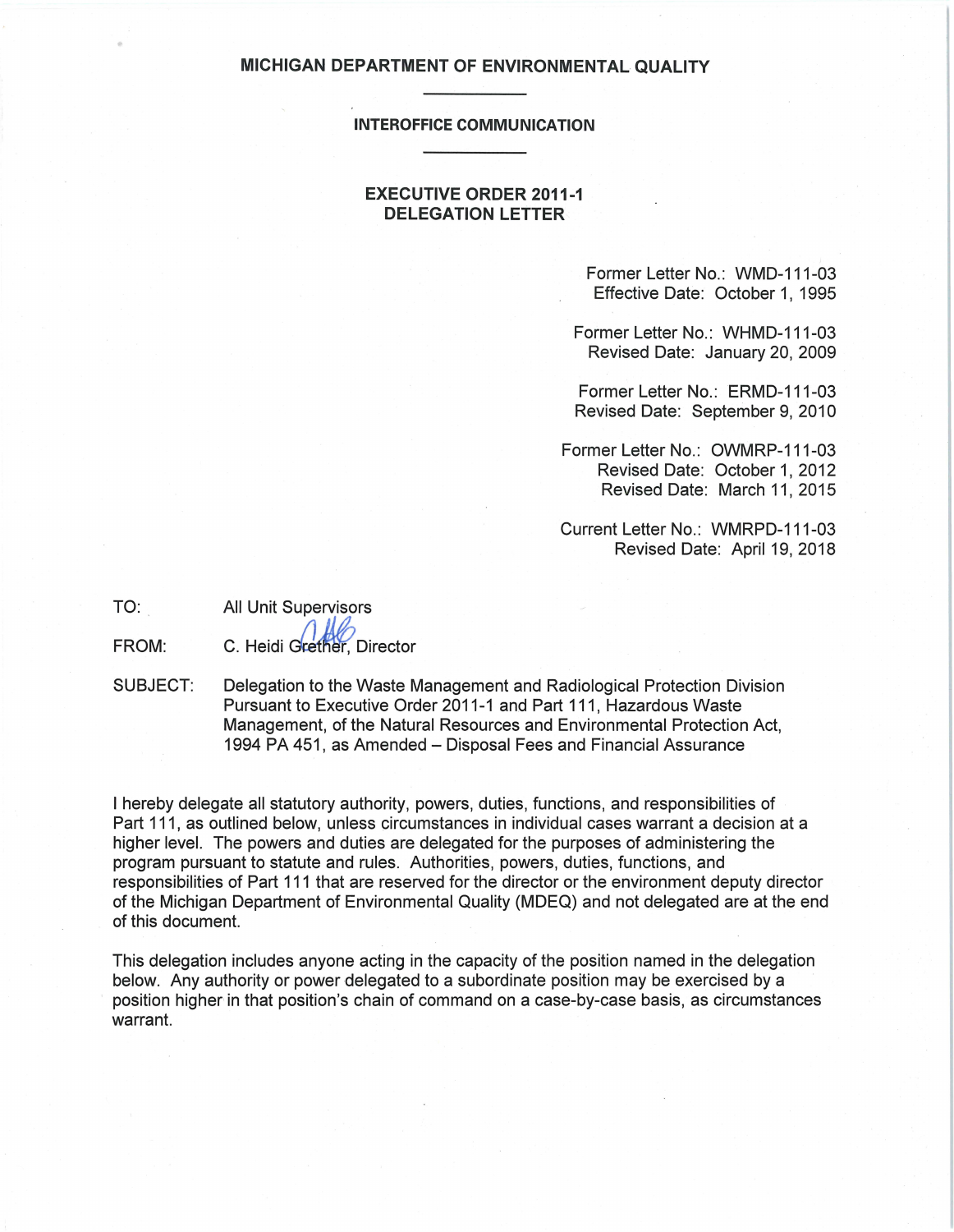|    | <b>Description of Authority or</b><br><b>Responsibility</b>                                                                                                                               | <b>Authority</b>                                                                                                                                                                                                                                                                 | <b>Authority or</b><br><b>Responsibility</b><br><b>Delegated To:</b>                                                 |
|----|-------------------------------------------------------------------------------------------------------------------------------------------------------------------------------------------|----------------------------------------------------------------------------------------------------------------------------------------------------------------------------------------------------------------------------------------------------------------------------------|----------------------------------------------------------------------------------------------------------------------|
| 1. | Receive fees assessed on<br>hazardous waste disposed of in<br>landfill or received at a solidification<br>facility.                                                                       | MCL 324.11108(1), (2),<br>and $(6)$                                                                                                                                                                                                                                              | <b>Accounting Services</b><br>Center                                                                                 |
| 2. | Certify accuracy of generator fee<br>exemptions.                                                                                                                                          | MCL 324.11108(5)                                                                                                                                                                                                                                                                 | Waste Management and<br><b>Radiological Protection</b><br>Division (WMRPD),<br><b>Administration Section</b><br>(AS) |
| 3. | Take enforcement action against<br>generators falsely certified.                                                                                                                          | MCL 324.11108(5)                                                                                                                                                                                                                                                                 | <b>WMRPD Director</b>                                                                                                |
| 4. | Take enforcement action to collect<br>fees referenced in Item 1 above.                                                                                                                    | MCL 324.11108(5)                                                                                                                                                                                                                                                                 | <b>WMRPD Director</b>                                                                                                |
| 5. | Provide form for land disposal and<br>solidification fees.                                                                                                                                | MCL 324.11108(6) and<br>(7)                                                                                                                                                                                                                                                      | <b>WMRPD AS</b>                                                                                                      |
| 6. | Receive certifications, refund fees<br>based on adequate certifications,<br>and maintain appropriate<br>documentation.                                                                    | MCL 324.11108(7) and<br>(9)                                                                                                                                                                                                                                                      | <b>WMRPD AS</b>                                                                                                      |
| 7. | Approval of closure and postclosure<br>financial assurance mechanisms for<br>owner/operators.                                                                                             | MCL 324.11141;<br>R 299.9522(2);<br>R 299.9703(2) and (8);<br>R 299.9704(1);<br>R 299.9705(1), (2)(b),<br>and (9); R 299.9706(1)<br>and (7); R 299.9707(3);<br>R 299.9708(1)(a) and<br>$(9)(a)$ ; R 299.9709 $(3)(a)$ ,<br>(7), (8), (10), and (10)(c);<br>and R 299.9710(10)(h) | <b>WMRPD Director</b>                                                                                                |
| 8. | Direction of funds in closure or<br>postclosure financial assurance<br>mechanisms (includes releasing and<br>withholding funds and approving<br>increases or decreases in<br>mechanisms). | R 299.9703(3);<br>R 299.9704(5)-(8);<br>R 299.9705(5), (7)(b),<br>and (8); R 299.9706(5)<br>and $(8)(b)$ ;<br>R 299.9707(3) and<br>$(6)-(9)$ ; R 299.9708 $(5)$ ,<br>$(6)$ , $(10)$ , $(11)$ , and<br>$(12)(b)$ ; and<br>R 299.9709(9)(b)                                        | <b>WMRPD Director</b>                                                                                                |
| 9. | Notification to owner/operator<br>regarding release from closure or<br>postclosure financial assurance<br>requirements.                                                                   | R 299.9522(2),<br>R 299.9613(4) and (5),<br>R 299.9703(5),<br>R 299.9704(9),<br>R 299.9705(7)(b) and<br>$(8)$ , R 299.9706 $(8)$ (b),<br>R 299.9707(9),<br>R 299.9708(12)(b), and<br>R 299.9709(9)(b)                                                                            | <b>WMRPD Director</b>                                                                                                |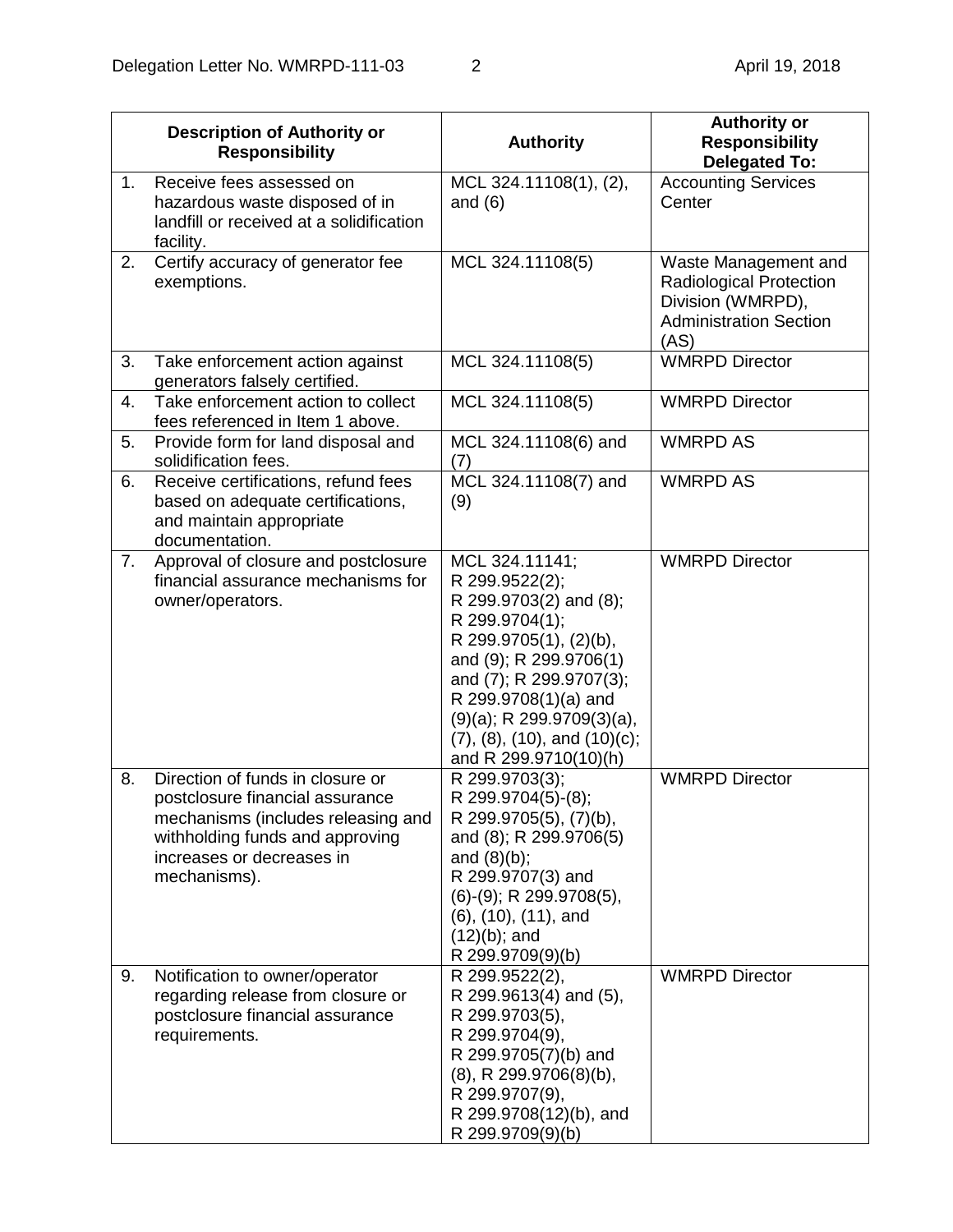| <b>Description of Authority or</b><br><b>Responsibility</b>                                                                                                                                                                               | <b>Authority</b>                                                                                                                           | <b>Authority or</b><br><b>Responsibility</b><br><b>Delegated To:</b> |
|-------------------------------------------------------------------------------------------------------------------------------------------------------------------------------------------------------------------------------------------|--------------------------------------------------------------------------------------------------------------------------------------------|----------------------------------------------------------------------|
| 10. Determine if closure or postclosure<br>care expenditures are per approved<br>plans or are otherwise justified.                                                                                                                        | R 299.9704(6) and<br>R 299.9708(6)                                                                                                         | <b>Hazardous Waste Section</b><br>(HWS) Manager                      |
| 11. Have reason to believe cost of<br>closure or postclosure will be<br>significantly greater than value of<br>financial assurance mechanisms.                                                                                            | R 299.9704(7) and<br>R 299.9708(6)                                                                                                         | <b>HWS Manager</b>                                                   |
| 12. Termination or cancellation of<br>closure or postclosure financial<br>assurance mechanisms for<br>owner/operators. Note that this<br>action is just acceptance of a<br>closure certification or alternate<br>mechanism in most cases. | R 299.9704(9),<br>R 299.9705(7),<br>R 299.9706(8), and<br>R 299.9708(7) and (12)                                                           | <b>WMRPD Director</b>                                                |
| 13. Issue Violation Notice (VN) or other<br>order alleging violation of closure or<br>of postclosure plans.                                                                                                                               | R 299.9704(10) and<br>R 299.9705(3)(b)                                                                                                     | HWS Staff (VNs)<br><b>Division Director (Orders)</b>                 |
| 14. Issue VN or other order rendering<br>surety liable for bond obligation.                                                                                                                                                               | R 299.9705(9) and<br>R 299.9708(10)                                                                                                        | HWS Manager (VNs)<br><b>WMRPD Director</b><br>(Orders)               |
| 15. Approve certificate of deposit or<br>time deposit account that is not<br>insured by an agency of the United<br>States government.                                                                                                     | R 299.9707(1)                                                                                                                              | <b>WMRPD Director</b>                                                |
| 16. Execute agreement with<br>owner/operator identifying reasons<br>for cashing certificate of deposit or<br>time deposit account.                                                                                                        | R 299.9707(3)                                                                                                                              | <b>WMRPD Director</b>                                                |
| 17. Deem facility abandoned.                                                                                                                                                                                                              | R 299.9708(9)(c)(i)                                                                                                                        | <b>WMRPD Director</b>                                                |
| 18. Receive closure or postclosure<br>assurance funds per request.                                                                                                                                                                        | R 299.9708(10)                                                                                                                             | <b>WMRPD Director</b>                                                |
| 19. Request and evaluate financial<br>information from company.                                                                                                                                                                           | R 299.9709(7)                                                                                                                              | <b>HWS Staff</b>                                                     |
| 20. Disallow use of financial test for<br>owner/operators.                                                                                                                                                                                | R 299.9709(8)                                                                                                                              | <b>WMRPD Director</b>                                                |
| 21. Approve adjustments of liability<br>coverage for owner/operators.                                                                                                                                                                     | R 299.9710(15)                                                                                                                             | <b>WMRPD Director</b>                                                |
| 22. Approval of liability mechanisms for<br>owner/operators.                                                                                                                                                                              | R 299.9522(2) and<br>R 299.9710(6)(b) and<br>(d); $(9)(b)(v)$ and $(c)$ ;<br>$(10)(c)$ , $(e)(ii)(D)$ , and<br>(h); $(11)(d)$ ; and $(17)$ | <b>WMRPD Director</b>                                                |
| 23. Notification to owner/operator<br>regarding release from liability<br>requirements.                                                                                                                                                   | R 299.9522(2) and<br>R 299.9710(9)(f)(ii),<br>$(10)(d)(ii)$ and $(f)(ii)$ ,<br>$(11)(e)(ii)$ , $(14)$ , and $(16)$                         | <b>WMRPD Director</b>                                                |
| 24. Request signed duplicate original of<br>insurance policy for liability<br>coverage for owner/operators.                                                                                                                               | R 299.9710(6)(b)                                                                                                                           | <b>HWS Staff</b>                                                     |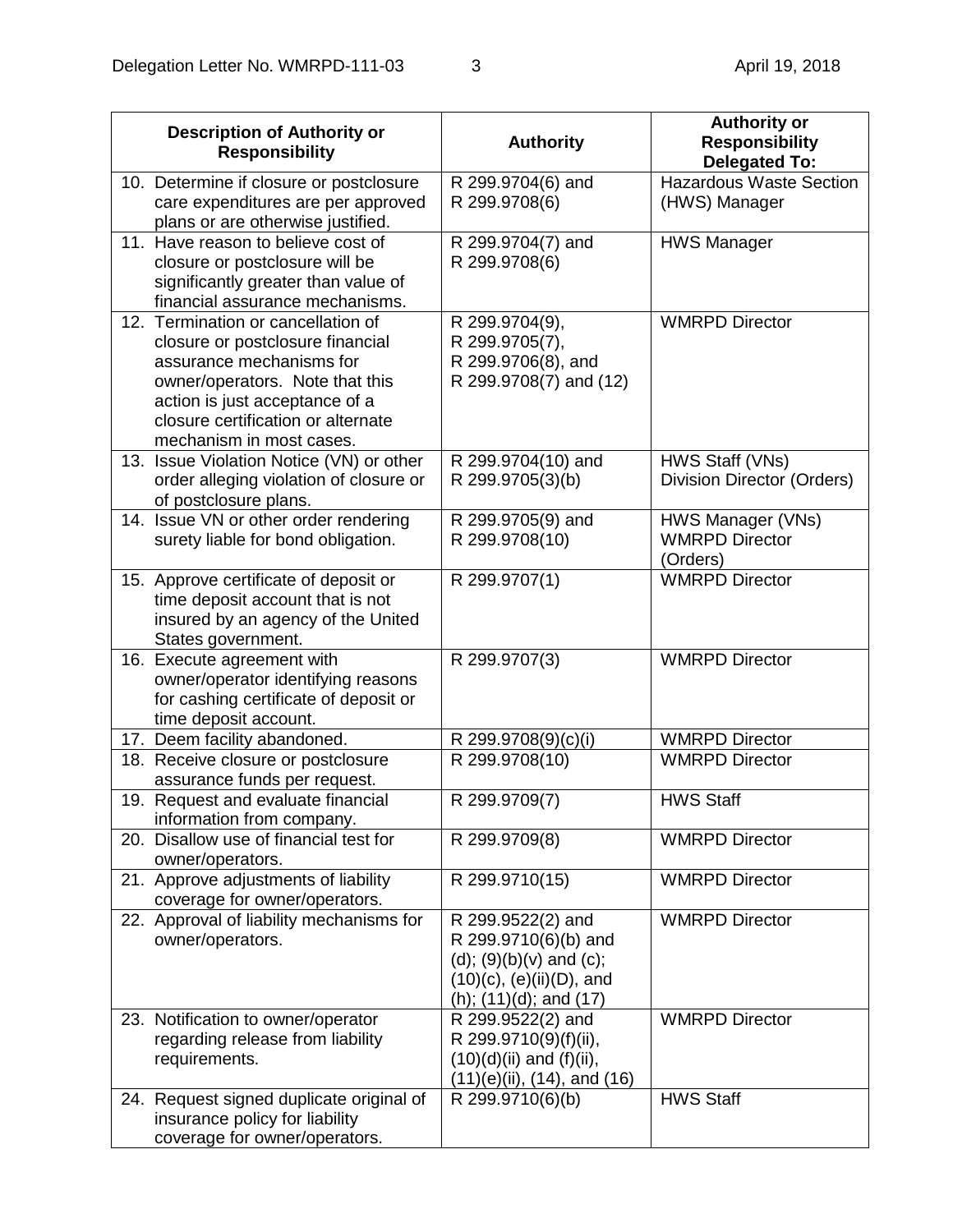| <b>Description of Authority or</b><br><b>Responsibility</b>                                                                                                                        | <b>Authority</b>                                                                            | <b>Authority or</b><br><b>Responsibility</b><br><b>Delegated To:</b>                                                                                                                        |
|------------------------------------------------------------------------------------------------------------------------------------------------------------------------------------|---------------------------------------------------------------------------------------------|---------------------------------------------------------------------------------------------------------------------------------------------------------------------------------------------|
| 25. Notification to guarantor regarding<br>failure to meet requirements.                                                                                                           | R 299.9710(9)(b)(vi)                                                                        | <b>WMRPD Director</b>                                                                                                                                                                       |
| 26. Termination of liability mechanisms<br>for owner/operators. Note that this<br>action is just acceptance of a<br>closure certification or alternate<br>mechanism in most cases. | R 299.9710(9)(f);<br>$(10)(d)$ , $(e)(ii)(C)$ , and $(f)$ ;<br>and $(11)(c)(iii)$ and $(e)$ | <b>WMRPD Director</b>                                                                                                                                                                       |
| 27. Notification to trustee regarding<br>drawing on Letter of Credit and<br>deposition of proceeds into standby<br>trust fund.                                                     | R 299.9710(10)(h)                                                                           | <b>WMRPD Director</b>                                                                                                                                                                       |
| 28. Have reason to believe closure was<br>not done per approved closure plan.                                                                                                      | R 299.9710(16)                                                                              | <b>HWS Staff</b>                                                                                                                                                                            |
| 29. Approval of liability mechanisms for<br>transporters.                                                                                                                          | R 299.9711(2)(d),<br>$(4)(a)(i)$ and $(b)$ , $(6)$ , $(7)$ ,<br>and $(9)$                   | <b>WMRPD Southeast</b><br>Michigan (SEMI) District<br><b>Supervisor for Hazardous</b><br>Waste Program (HWP) or<br><b>WMRPD District Staff</b><br>designated by this District<br>Supervisor |
| 30. Request signed duplicate of original<br>insurance policy for liability<br>coverage for transporters.                                                                           | R 299.9711(4)(b)                                                                            | <b>WMRPD SEMI District</b><br>Supervisor for HWP or<br><b>WMRPD District Staff</b><br>designated by this District<br>Supervisor                                                             |
| 31. Disallow use of financial test for<br>transporters operating a transfer<br>facility or facilities and evaluate<br>other qualifications on an individual<br>basis.              | R 299.9711(9)                                                                               | <b>WMRPD SEMI District</b><br>Supervisor for HWP or<br><b>WMRPD District Staff</b><br>designated by this District<br>Supervisor                                                             |
| 32. Have reason to believe corrective<br>action not done per approved<br>corrective action program and<br>provide owner/operator with written<br>statement.                        | R 299.9713(5)                                                                               | <b>HWS Staff</b>                                                                                                                                                                            |
| 33. Release owner/operators from<br>financial assurance requirements for<br>corrective action.                                                                                     | R 299.9613(4) and (5)<br>and R 299.9713(2) and<br>(5)                                       | <b>WMRPD Director</b>                                                                                                                                                                       |
| 34. Approve reductions in financial<br>assurance for corrective action.                                                                                                            | R 299.9713(3)                                                                               | <b>WMRPD Director</b>                                                                                                                                                                       |
| 35. Issue VN or other order alleging<br>violation of corrective action<br>program.                                                                                                 | R 299.9713(4)                                                                               | HWS Manager (VNs)<br><b>WMRPD Director</b><br>(Orders)                                                                                                                                      |
| 36. Receive notification of<br>commencement of bankruptcy<br>proceeding naming owner/operator<br>as debtor.                                                                        | R 299.9713(6)                                                                               | <b>Enforcement Section</b><br>Manager                                                                                                                                                       |